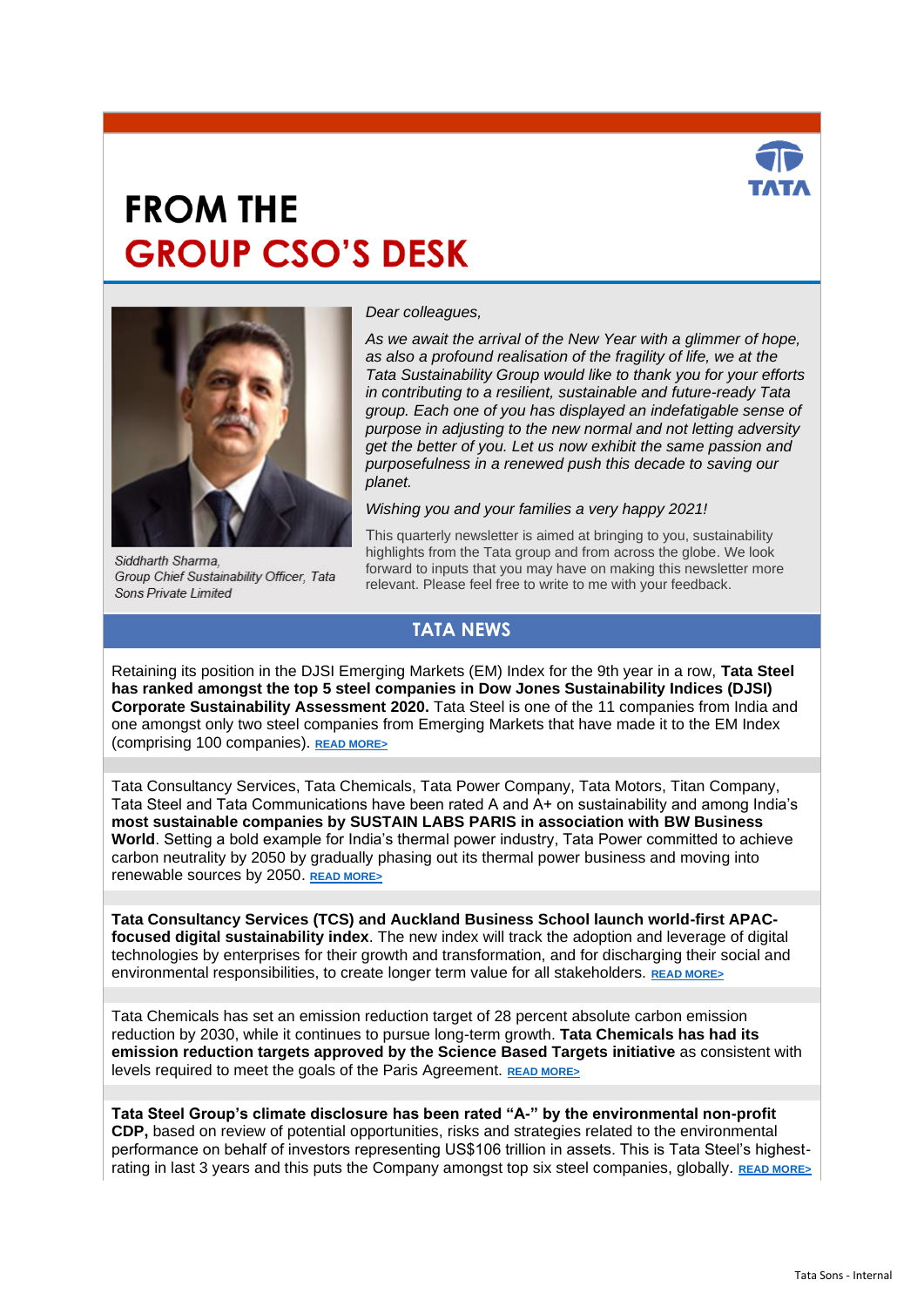**Tata Steel Europe has launched plans for a project to capture CO<sup>2</sup> from its blast furnaces in IJmuiden, Netherlands**, and transport it for storage in empty gas fields under the North Sea. **The project would lead to a 30% reduction of CO<sup>2</sup> from the steelmaking site.** This project is part of Tata Steel Europe's broader sustainability strategy to be CO<sup>2</sup> neutral by 2050. **[READ MORE>](https://www.tatasteeleurope.com/ts/corporate/news/tata-steel-plans-to-develop-largest-CO2-captur-installation-in-the-world)**

**Tata Consultancy Services (TCS) has launched TCS Clever Energy™,** an enterprise-level energy and emission management system that helps commercial and industrial organisations be more sustainable, ensure energy and cost efficiency, decrease carbon emissions, and reach their carbon neutral goals. **[READ MORE>](https://www.tataworld.com/news/openinside/tcs-launches-iot-powered-clever-energy-solution)**

To bridge the gap of unreliable power supply in some states like Bihar and Uttar Pradesh, TP Renewable Microgrid (TPRMG), a 100 percent subsidiary of Tata Power, will provide a cheap and reliable power supply through an off-grid AC microgrid solution. **TPRMG has commissioned its 100th solar microgrid project in the remote and small village of Ratnapur, Uttar Pradesh, coinciding with its first anniversary. [READ MORE>](https://www.tataworld.com/news/openinside/tp-renewable-microgrid-marks-its-first-anniversary)**

**Samvaad, a one-of-its-kind ecosystem for tribal identity, organised by Tata Steel Foundation,**  took a bridgital turn reaching over 10,300 viewers with participation from more than 150 tribes across 25 states. **[VIEW THE ENGAGEMENTS>](https://www.tatasteel.com/initiatives/samvaad/index.html)**

**Tata Steel has been named a Top Employer for LGBT+ inclusion by India Workplace Equality Index (IWEI)**, the country's first comprehensive benchmarking study to measure and enable efforts for LGBT+ inclusion. **[READ MORE>](https://www.tataworld.com/news/openinside/tata-steel-named-top-employer-for-lgbt-inclusion)**

The 13th edition of ProEngage, the **Tata group's skill-based volunteering programme** offered 425+ **virtual projects** with **120+ NGO partners**. The edition received 1,200+ **applications** from colleagues from 50 Tata companies and more than 60 family members and retirees. Volunteers will start working on the projects from 23rd January 2021.

## **RECOGNITION**

**Tata Chemicals conferred with the third position and two gold level awards** for its 'Limestone Undersize Reduction' and 'Improve Effluent Solid Utilisation' project case studies **at the CII National Six Sigma Competition, 2020**. This recognises Tata Chemicals' efforts and commitment towards setting a clear path for long-term sustainability and maximising stakeholder value through its projects.**[READ MORE>](https://www.tataworld.com/news/openinside/tata-chemicals-wins-cii-six-sigma-national-competition-awards-2020)**

**Tata Steel has been recognised with 3R Award 2020 by CII for demonstrating 3R (Reduce, Reuse, Recycle) principles in by-products management.** The company has achieved industry benchmark of 100% solid waste utilisation, commissioned first steam ageing facility for accelerated weathering of LD slag to develop environment-friendly aggregates know as Tata Aggreto and Tata Nirman.

Through its Sports academies and training centres, Tata Steel has helped shape some of India's iconic sporting talents over the years. **Recognition at the India Sports Awards as the "Best Organisation Contributing in Sports Through CSR"** reaffirms Tata Steel's commitment towards the development of sports and athletes. **[READ MORE>](https://www.tataworld.com/news/openinside/tata-steel-recognised-as-best-organisation-contributing-in-sports-through-csr)**

**Tata Power Delhi Distribution has been recognised in the category of 'top 25 innovative companies' by CII Industrial Innovation Awards 2020** for the development of South Asia's largest grid-scale battery energy storage system, in collaboration with AES and Mitsubishi. **[READ MORE>](https://www.tataworld.com/news/openinside/tata-power-ddl-wins-cii-industrial-innovation-award)**

**NEWS FROM AROUND THE WORLD**